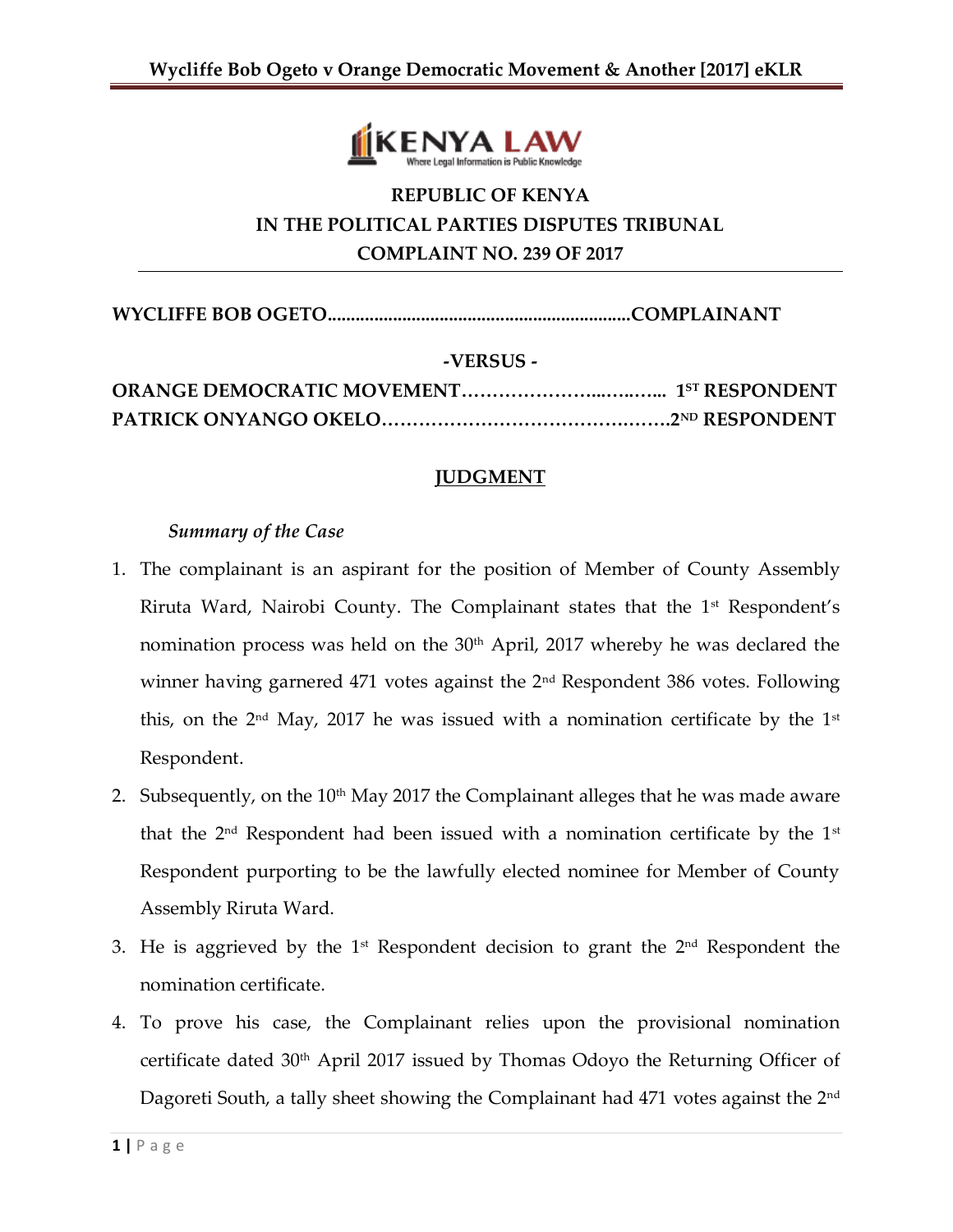Respondent 386 votes and a letter dated  $10<sup>th</sup>$  May addressed to the chairperson ODM National Elections Board. Also produced as evidence was the nomination certificate dated 3rd May 2017.

- 5. This Complaint is unopposed despite evidence of service upon the Respondents sworn by Akhenda O Patrick dated 13<sup>th</sup> May 2017.
- *6.* We have perused the documents presented by the Complainant and find that the Complainant has established a prima facie case. He has demonstrated that he was declared the winner and was issued with a provisional nomination certificate. No explanation has been provided on how the  $2<sup>nd</sup>$  Respondent was issued with a nomination certificate. This leaves us with only one conclusion that the Complainant ought to be granted, the nomination certificate for Riruta Ward.
- *7.* In light of the above and in the interest of justice we proceed to direct that;
	- *a. The Complaint dated 12th May 2017 is hereby allowed.*
	- *b. The nomination certificate issued to the 2nd Respondent is hereby revoked.*
	- *c. The Orange Democratic Movement Party, National Election Board is hereby directed to issue Wycliffe Bob Ogeto the Complainant herein with the nomination certificate for Riruta Ward, Nairobi County within the next 24 hours.*
	- *d. No orders as to costs.*
- 8. Orders accordingly.

## **DATED AT NAIROBI THIS 18TH DAY OF MAY 2017.**

- **1. Kyalo Mbobu ………………...................... (Chairman)**
- **2. James Atema .……………………………... (Member)**